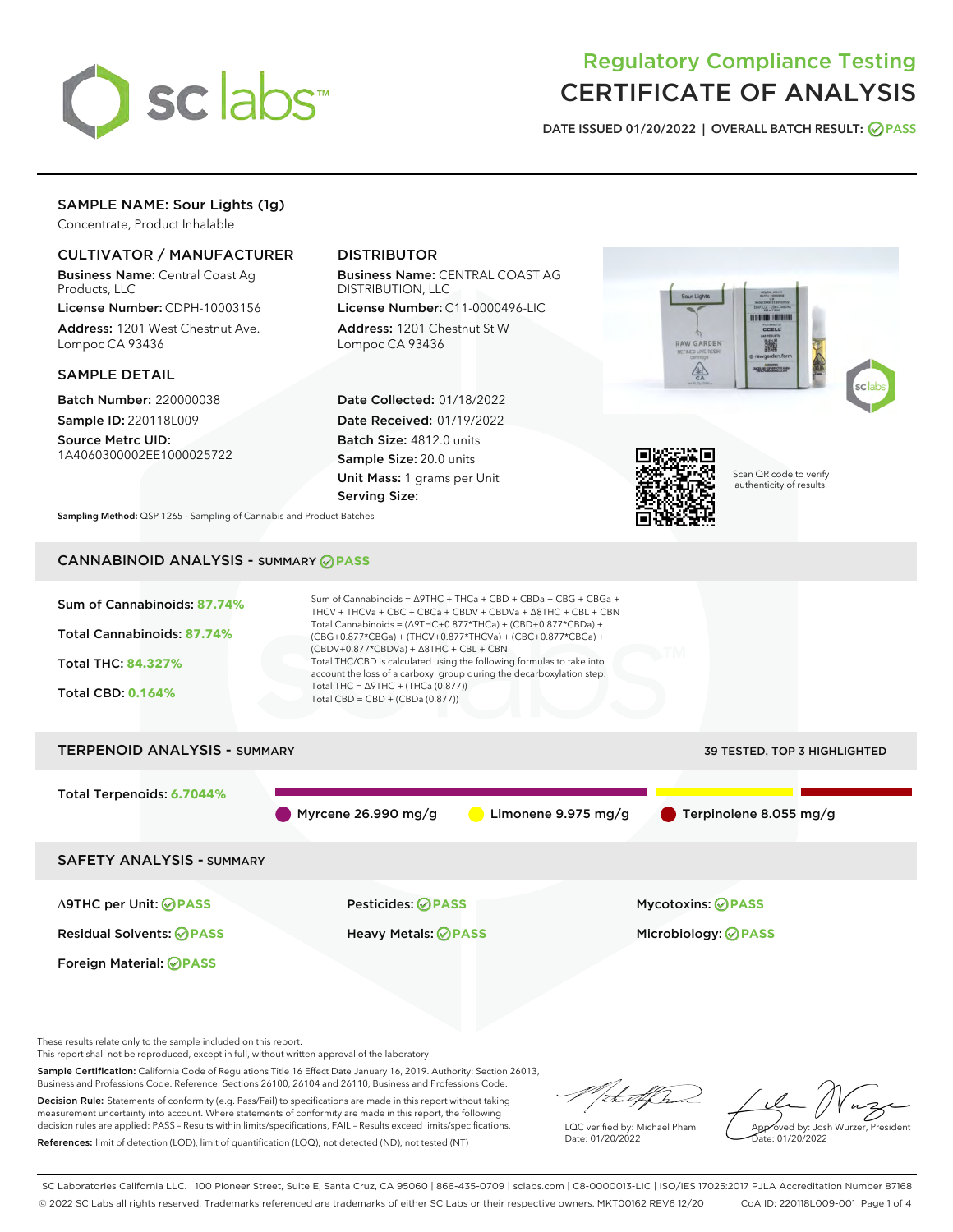

Terpene analysis utilizing gas chromatography-flame ionization detection (GC-



SOUR LIGHTS (1G) | DATE ISSUED 01/20/2022 | OVERALL BATCH RESULT: @ PASS

TERPENOID TEST RESULTS - 01/20/2022

FID). **Method:** QSP 1192 - Analysis of Terpenoids by GC-FID

## CANNABINOID TEST RESULTS - 01/19/2022 2 PASS

Tested by high-performance liquid chromatography with diode-array detection (HPLC-DAD). **Method:** QSP 1157 - Analysis of Cannabinoids by HPLC-DAD

#### TOTAL CANNABINOIDS: **87.74%**

Total Cannabinoids (Total THC) + (Total CBD) + (Total CBG) + (Total THCV) + (Total CBC) + (Total CBDV) + ∆8THC + CBL + CBN

TOTAL THC: **84.327%** Total THC (∆9THC+0.877\*THCa)

TOTAL CBD: **0.164%**

Total CBD (CBD+0.877\*CBDa)

TOTAL CBG: 2.385% Total CBG (CBG+0.877\*CBGa)

TOTAL THCV: 0.41% Total THCV (THCV+0.877\*THCVa)

TOTAL CBC: ND Total CBC (CBC+0.877\*CBCa)

TOTAL CBDV: ND Total CBDV (CBDV+0.877\*CBDVa)

| <b>COMPOUND</b>            | LOD/LOQ<br>(mg/g) | <b>MEASUREMENT</b><br><b>UNCERTAINTY</b><br>(mg/g) | <b>RESULT</b><br>(mg/g) | <b>RESULT</b><br>(%) |
|----------------------------|-------------------|----------------------------------------------------|-------------------------|----------------------|
| <b>A9THC</b>               | 0.06 / 0.26       | ±29.008                                            | 843.27                  | 84.327               |
| <b>CBG</b>                 | 0.06/0.19         | ±0.940                                             | 23.85                   | 2.385                |
| <b>THCV</b>                | 0.1 / 0.2         | ±0.20                                              | 4.1                     | 0.41                 |
| <b>CBN</b>                 | 0.1/0.3           | ±0.19                                              | 2.9                     | 0.29                 |
| <b>CBD</b>                 | 0.07/0.29         | ±0.076                                             | 1.64                    | 0.164                |
| $\triangle$ 8THC           | 0.1/0.4           | ±0.13                                              | 1.6                     | 0.16                 |
| <b>THCa</b>                | 0.05/0.14         | N/A                                                | <b>ND</b>               | <b>ND</b>            |
| <b>THCVa</b>               | 0.07/0.20         | N/A                                                | <b>ND</b>               | <b>ND</b>            |
| <b>CBDa</b>                | 0.02/0.19         | N/A                                                | <b>ND</b>               | <b>ND</b>            |
| <b>CBDV</b>                | 0.04/0.15         | N/A                                                | <b>ND</b>               | <b>ND</b>            |
| <b>CBDVa</b>               | 0.03/0.53         | N/A                                                | <b>ND</b>               | <b>ND</b>            |
| <b>CBGa</b>                | 0.1/0.2           | N/A                                                | <b>ND</b>               | <b>ND</b>            |
| <b>CBL</b>                 | 0.06 / 0.24       | N/A                                                | <b>ND</b>               | <b>ND</b>            |
| <b>CBC</b>                 | 0.2 / 0.5         | N/A                                                | <b>ND</b>               | <b>ND</b>            |
| <b>CBCa</b>                | 0.07 / 0.28       | N/A                                                | <b>ND</b>               | <b>ND</b>            |
| <b>SUM OF CANNABINOIDS</b> |                   |                                                    | 877.4 mg/g              | 87.74%               |

#### **UNIT MASS: 1 grams per Unit**

| ∆9THC per Unit                         | 1100 per-package limit | 843.27 mg/unit | <b>PASS</b> |
|----------------------------------------|------------------------|----------------|-------------|
| <b>Total THC per Unit</b>              |                        | 843.27 mg/unit |             |
| <b>CBD per Unit</b>                    |                        | $1.64$ mg/unit |             |
| <b>Total CBD per Unit</b>              |                        | $1.64$ mg/unit |             |
| <b>Sum of Cannabinoids</b><br>per Unit |                        | 877.4 mg/unit  |             |
| <b>Total Cannabinoids</b><br>per Unit  |                        | 877.4 mg/unit  |             |

| <b>COMPOUND</b>         | LOD/LOQ<br>(mg/g) | <b>MEASUREMENT</b><br><b>UNCERTAINTY</b><br>(mg/g) | <b>RESULT</b><br>(mg/g)                         | <b>RESULT</b><br>$(\%)$ |
|-------------------------|-------------------|----------------------------------------------------|-------------------------------------------------|-------------------------|
| <b>Myrcene</b>          | 0.008 / 0.025     | ±0.3482                                            | 26.990                                          | 2.6990                  |
| Limonene                | 0.005 / 0.016     | ±0.1426                                            | 9.975                                           | 0.9975                  |
| Terpinolene             | 0.008 / 0.026     | ±0.1651                                            | 8.055                                           | 0.8055                  |
| Ocimene                 | 0.011 / 0.038     | ±0.1873                                            | 5.835                                           | 0.5835                  |
| $\beta$ Caryophyllene   | 0.004 / 0.012     | ±0.1880                                            | 5.280                                           | 0.5280                  |
| $\alpha$ Pinene         | 0.005 / 0.017     | ±0.0227                                            | 2.639                                           | 0.2639                  |
| $\beta$ Pinene          | 0.004 / 0.014     | ±0.0246                                            | 2.142                                           | 0.2142                  |
| Linalool                | 0.009 / 0.032     | ±0.0702                                            | 1.848                                           | 0.1848                  |
| $\alpha$ Humulene       | 0.009/0.029       | ±0.0397                                            | 1.236                                           | 0.1236                  |
| Fenchol                 | 0.010 / 0.034     | ±0.0274                                            | 0.707                                           | 0.0707                  |
| Terpineol               | 0.016 / 0.055     | ±0.0281                                            | 0.457                                           | 0.0457                  |
| $\alpha$ Phellandrene   | 0.006 / 0.020     | ±0.0040                                            | 0.291                                           | 0.0291                  |
| trans-ß-Farnesene       | 0.008 / 0.025     | ±0.0092                                            | 0.260                                           | 0.0260                  |
| $\alpha$ Terpinene      | 0.005 / 0.017     | ±0.0036                                            | 0.240                                           | 0.0240                  |
| Camphene                | 0.005 / 0.015     | ±0.0025                                            | 0.218                                           | 0.0218                  |
| 3 Carene                | 0.005 / 0.018     | ±0.0031                                            | 0.218                                           | 0.0218                  |
| $\gamma$ Terpinene      | 0.006 / 0.018     | ±0.0034                                            | 0.199                                           | 0.0199                  |
| <b>Borneol</b>          | 0.005 / 0.016     | ±0.0055                                            | 0.130                                           | 0.0130                  |
| $\alpha$ Bisabolol      | 0.008 / 0.026     | ±0.0046                                            | 0.087                                           | 0.0087                  |
| p-Cymene                | 0.005 / 0.016     | ±0.0017                                            | 0.065                                           | 0.0065                  |
| Fenchone                | 0.009 / 0.028     | ±0.0019                                            | 0.064                                           | 0.0064                  |
| Valencene               | 0.009 / 0.030     | ±0.0032                                            | 0.046                                           | 0.0046                  |
| Guaiol                  | 0.009 / 0.030     | ±0.0017                                            | 0.037                                           | 0.0037                  |
| Sabinene Hydrate        | 0.006 / 0.022     | ±0.0010                                            | 0.025                                           | 0.0025                  |
| Nerolidol               | 0.009 / 0.028     | N/A                                                | <loq< th=""><th><loq< th=""></loq<></th></loq<> | <loq< th=""></loq<>     |
| Caryophyllene<br>Oxide  | 0.010 / 0.033     | N/A                                                | <loq< th=""><th><loq< th=""></loq<></th></loq<> | <loq< th=""></loq<>     |
| Sabinene                | 0.004 / 0.014     | N/A                                                | ND                                              | <b>ND</b>               |
| Eucalyptol              | 0.006 / 0.018     | N/A                                                | <b>ND</b>                                       | <b>ND</b>               |
| (-)-Isopulegol          | 0.005 / 0.016     | N/A                                                | ND                                              | ND                      |
| Camphor                 | 0.006 / 0.019     | N/A                                                | ND                                              | ND                      |
| Isoborneol              | 0.004 / 0.012     | N/A                                                | ND                                              | ND                      |
| Menthol                 | 0.008 / 0.025     | N/A                                                | ND                                              | ND                      |
| Nerol                   | 0.003 / 0.011     | N/A                                                | ND                                              | ND                      |
| Citronellol             | 0.003 / 0.010     | N/A                                                | ND                                              | ND                      |
| $R-(+)$ -Pulegone       | 0.003 / 0.011     | N/A                                                | ND                                              | ND                      |
| Geraniol                | 0.002 / 0.007     | N/A                                                | ND                                              | ND                      |
| <b>Geranyl Acetate</b>  | 0.004 / 0.014     | N/A                                                | ND                                              | ND                      |
| $\alpha$ Cedrene        | 0.005 / 0.016     | N/A                                                | ND                                              | ND                      |
| Cedrol                  | 0.008 / 0.027     | N/A                                                | ND                                              | ND                      |
| <b>TOTAL TERPENOIDS</b> |                   |                                                    | 67.044 mg/g                                     | 6.7044%                 |

SC Laboratories California LLC. | 100 Pioneer Street, Suite E, Santa Cruz, CA 95060 | 866-435-0709 | sclabs.com | C8-0000013-LIC | ISO/IES 17025:2017 PJLA Accreditation Number 87168 © 2022 SC Labs all rights reserved. Trademarks referenced are trademarks of either SC Labs or their respective owners. MKT00162 REV6 12/20 CoA ID: 220118L009-001 Page 2 of 4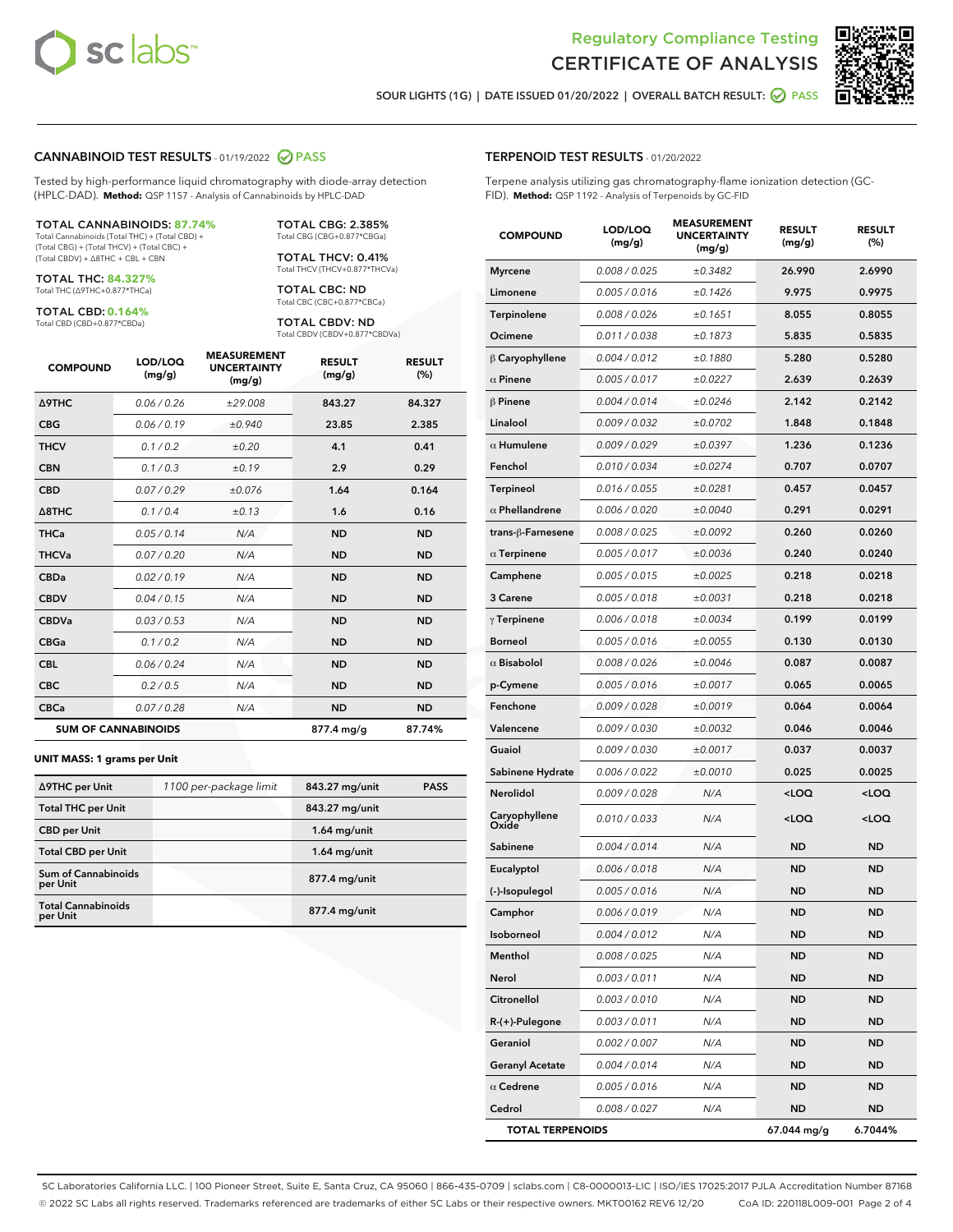



SOUR LIGHTS (1G) | DATE ISSUED 01/20/2022 | OVERALL BATCH RESULT: @ PASS

# CATEGORY 1 PESTICIDE TEST RESULTS - 01/19/2022 2 PASS

Pesticide and plant growth regulator analysis utilizing high-performance liquid chromatography-mass spectrometry (HPLC-MS) or gas chromatography-mass spectrometry (GC-MS). \*GC-MS utilized where indicated. **Method:** QSP 1212 - Analysis of Pesticides and Mycotoxins by LC-MS or QSP 1213 - Analysis of Pesticides by GC-MS

| <b>COMPOUND</b>             | LOD/LOQ<br>$(\mu g/g)$ | <b>ACTION</b><br><b>LIMIT</b><br>$(\mu g/g)$ | <b>MEASUREMENT</b><br><b>UNCERTAINTY</b><br>$(\mu g/g)$ | <b>RESULT</b><br>$(\mu g/g)$ | <b>RESULT</b> |
|-----------------------------|------------------------|----------------------------------------------|---------------------------------------------------------|------------------------------|---------------|
| Aldicarb                    | 0.03 / 0.08            | $\ge$ LOD                                    | N/A                                                     | <b>ND</b>                    | <b>PASS</b>   |
| Carbofuran                  | 0.02 / 0.05            | $\geq$ LOD                                   | N/A                                                     | <b>ND</b>                    | <b>PASS</b>   |
| Chlordane*                  | 0.03 / 0.08            | $\geq$ LOD                                   | N/A                                                     | <b>ND</b>                    | <b>PASS</b>   |
| Chlorfenapyr*               | 0.03/0.10              | $\geq$ LOD                                   | N/A                                                     | <b>ND</b>                    | <b>PASS</b>   |
| Chlorpyrifos                | 0.02 / 0.06            | $\ge$ LOD                                    | N/A                                                     | <b>ND</b>                    | <b>PASS</b>   |
| Coumaphos                   | 0.02 / 0.07            | $\ge$ LOD                                    | N/A                                                     | <b>ND</b>                    | <b>PASS</b>   |
| Daminozide                  | 0.02 / 0.07            | $\ge$ LOD                                    | N/A                                                     | <b>ND</b>                    | <b>PASS</b>   |
| <b>DDVP</b><br>(Dichlorvos) | 0.03/0.09              | $\ge$ LOD                                    | N/A                                                     | <b>ND</b>                    | <b>PASS</b>   |
| Dimethoate                  | 0.03 / 0.08            | $\ge$ LOD                                    | N/A                                                     | <b>ND</b>                    | <b>PASS</b>   |
| Ethoprop(hos)               | 0.03/0.10              | $\ge$ LOD                                    | N/A                                                     | <b>ND</b>                    | <b>PASS</b>   |
| Etofenprox                  | 0.02/0.06              | $>$ LOD                                      | N/A                                                     | <b>ND</b>                    | <b>PASS</b>   |
| Fenoxycarb                  | 0.03 / 0.08            | $>$ LOD                                      | N/A                                                     | <b>ND</b>                    | <b>PASS</b>   |
| Fipronil                    | 0.03 / 0.08            | $>$ LOD                                      | N/A                                                     | <b>ND</b>                    | <b>PASS</b>   |
| Imazalil                    | 0.02 / 0.06            | $\ge$ LOD                                    | N/A                                                     | <b>ND</b>                    | <b>PASS</b>   |
| <b>Methiocarb</b>           | 0.02 / 0.07            | $\ge$ LOD                                    | N/A                                                     | <b>ND</b>                    | <b>PASS</b>   |
| Methyl<br>parathion         | 0.03/0.10              | $\ge$ LOD                                    | N/A                                                     | <b>ND</b>                    | <b>PASS</b>   |
| <b>Mevinphos</b>            | 0.03/0.09              | $\ge$ LOD                                    | N/A                                                     | <b>ND</b>                    | <b>PASS</b>   |
| Paclobutrazol               | 0.02 / 0.05            | $\ge$ LOD                                    | N/A                                                     | <b>ND</b>                    | <b>PASS</b>   |
| Propoxur                    | 0.03/0.09              | $\ge$ LOD                                    | N/A                                                     | <b>ND</b>                    | <b>PASS</b>   |
| Spiroxamine                 | 0.03 / 0.08            | $\ge$ LOD                                    | N/A                                                     | <b>ND</b>                    | <b>PASS</b>   |
| Thiacloprid                 | 0.03/0.10              | $\ge$ LOD                                    | N/A                                                     | <b>ND</b>                    | <b>PASS</b>   |

### CATEGORY 2 PESTICIDE TEST RESULTS - 01/19/2022 2 PASS

| <b>COMPOUND</b>          | LOD/LOO<br>$(\mu g/g)$ | <b>ACTION</b><br>LIMIT<br>$(\mu g/g)$ | <b>MEASUREMENT</b><br><b>UNCERTAINTY</b><br>$(\mu g/g)$ | <b>RESULT</b><br>$(\mu g/g)$ | <b>RESULT</b> |  |
|--------------------------|------------------------|---------------------------------------|---------------------------------------------------------|------------------------------|---------------|--|
| Abamectin                | 0.03/0.10              | 0.1                                   | N/A                                                     | <b>ND</b>                    | <b>PASS</b>   |  |
| Acephate                 | 0.02/0.07              | 0.1                                   | N/A                                                     | <b>ND</b>                    | <b>PASS</b>   |  |
| Acequinocyl              | 0.02/0.07              | 0.1                                   | N/A                                                     | <b>ND</b>                    | <b>PASS</b>   |  |
| Acetamiprid              | 0.02 / 0.05            | 0.1                                   | N/A                                                     | <b>ND</b>                    | <b>PASS</b>   |  |
| Azoxystrobin             | 0.02/0.07              | 0.1                                   | N/A                                                     | <b>ND</b>                    | <b>PASS</b>   |  |
| <b>Bifenazate</b>        | 0.01 / 0.04            | 0.1                                   | N/A                                                     | <b>ND</b>                    | <b>PASS</b>   |  |
| <b>Bifenthrin</b>        | 0.02 / 0.05            | 3                                     | N/A                                                     | <b>ND</b>                    | <b>PASS</b>   |  |
| <b>Boscalid</b>          | 0.03/0.09              | 0.1                                   | N/A                                                     | <b>ND</b>                    | <b>PASS</b>   |  |
| Captan                   | 0.19/0.57              | 0.7                                   | N/A                                                     | <b>ND</b>                    | <b>PASS</b>   |  |
| Carbaryl                 | 0.02/0.06              | 0.5                                   | N/A                                                     | <b>ND</b>                    | <b>PASS</b>   |  |
| Chlorantranilip-<br>role | 0.04/0.12              | 10                                    | N/A                                                     | <b>ND</b>                    | <b>PASS</b>   |  |
| Clofentezine             | 0.03/0.09              | 0.1                                   | N/A                                                     | <b>ND</b>                    | <b>PASS</b>   |  |

# CATEGORY 2 PESTICIDE TEST RESULTS - 01/19/2022 continued

| <b>COMPOUND</b>               | LOD/LOQ<br>(µg/g) | <b>ACTION</b><br><b>LIMIT</b><br>$(\mu g/g)$ | <b>MEASUREMENT</b><br><b>UNCERTAINTY</b><br>$(\mu g/g)$ | <b>RESULT</b><br>(µg/g) | <b>RESULT</b> |
|-------------------------------|-------------------|----------------------------------------------|---------------------------------------------------------|-------------------------|---------------|
| Cyfluthrin                    | 0.12 / 0.38       | $\overline{c}$                               | N/A                                                     | ND                      | <b>PASS</b>   |
| Cypermethrin                  | 0.11 / 0.32       | $\mathcal{I}$                                | N/A                                                     | ND                      | <b>PASS</b>   |
| <b>Diazinon</b>               | 0.02 / 0.05       | 0.1                                          | N/A                                                     | <b>ND</b>               | <b>PASS</b>   |
| Dimethomorph                  | 0.03 / 0.09       | 2                                            | N/A                                                     | ND                      | <b>PASS</b>   |
| Etoxazole                     | 0.02 / 0.06       | 0.1                                          | N/A                                                     | ND                      | <b>PASS</b>   |
| Fenhexamid                    | 0.03 / 0.09       | 0.1                                          | N/A                                                     | ND                      | <b>PASS</b>   |
| Fenpyroximate                 | 0.02 / 0.06       | 0.1                                          | N/A                                                     | <b>ND</b>               | <b>PASS</b>   |
| Flonicamid                    | 0.03 / 0.10       | 0.1                                          | N/A                                                     | ND                      | <b>PASS</b>   |
| Fludioxonil                   | 0.03 / 0.10       | 0.1                                          | N/A                                                     | ND                      | <b>PASS</b>   |
| Hexythiazox                   | 0.02 / 0.07       | 0.1                                          | N/A                                                     | ND                      | <b>PASS</b>   |
| Imidacloprid                  | 0.04 / 0.11       | 5                                            | N/A                                                     | ND                      | <b>PASS</b>   |
| Kresoxim-methyl               | 0.02 / 0.07       | 0.1                                          | N/A                                                     | ND                      | <b>PASS</b>   |
| Malathion                     | 0.03 / 0.09       | 0.5                                          | N/A                                                     | ND                      | <b>PASS</b>   |
| Metalaxyl                     | 0.02 / 0.07       | $\overline{c}$                               | N/A                                                     | ND                      | <b>PASS</b>   |
| Methomyl                      | 0.03 / 0.10       | $\mathbf{1}$                                 | N/A                                                     | ND                      | <b>PASS</b>   |
| Myclobutanil                  | 0.03 / 0.09       | 0.1                                          | N/A                                                     | <b>ND</b>               | <b>PASS</b>   |
| Naled                         | 0.02 / 0.07       | 0.1                                          | N/A                                                     | ND                      | <b>PASS</b>   |
| Oxamyl                        | 0.04 / 0.11       | 0.5                                          | N/A                                                     | ND                      | PASS          |
| Pentachloronitro-<br>benzene* | 0.03 / 0.09       | 0.1                                          | N/A                                                     | ND                      | <b>PASS</b>   |
| Permethrin                    | 0.04 / 0.12       | 0.5                                          | N/A                                                     | ND                      | <b>PASS</b>   |
| Phosmet                       | 0.03 / 0.10       | 0.1                                          | N/A                                                     | ND                      | <b>PASS</b>   |
| Piperonylbu-<br>toxide        | 0.02 / 0.07       | 3                                            | N/A                                                     | <b>ND</b>               | <b>PASS</b>   |
| Prallethrin                   | 0.03 / 0.08       | 0.1                                          | N/A                                                     | ND                      | <b>PASS</b>   |
| Propiconazole                 | 0.02 / 0.07       | 0.1                                          | N/A                                                     | <b>ND</b>               | <b>PASS</b>   |
| Pyrethrins                    | 0.04 / 0.12       | 0.5                                          | N/A                                                     | ND                      | <b>PASS</b>   |
| Pyridaben                     | 0.02 / 0.07       | 0.1                                          | N/A                                                     | <b>ND</b>               | <b>PASS</b>   |
| Spinetoram                    | 0.02 / 0.07       | 0.1                                          | N/A                                                     | ND                      | <b>PASS</b>   |
| Spinosad                      | 0.02 / 0.07       | 0.1                                          | N/A                                                     | ND                      | <b>PASS</b>   |
| Spiromesifen                  | 0.02 / 0.05       | 0.1                                          | N/A                                                     | <b>ND</b>               | <b>PASS</b>   |
| Spirotetramat                 | 0.02 / 0.06       | 0.1                                          | N/A                                                     | ND                      | <b>PASS</b>   |
| Tebuconazole                  | 0.02 / 0.07       | 0.1                                          | N/A                                                     | ND                      | <b>PASS</b>   |
| Thiamethoxam                  | 0.03 / 0.10       | 5                                            | N/A                                                     | <b>ND</b>               | <b>PASS</b>   |
| Trifloxystrobin               | 0.03 / 0.08       | 0.1                                          | N/A                                                     | <b>ND</b>               | <b>PASS</b>   |

SC Laboratories California LLC. | 100 Pioneer Street, Suite E, Santa Cruz, CA 95060 | 866-435-0709 | sclabs.com | C8-0000013-LIC | ISO/IES 17025:2017 PJLA Accreditation Number 87168 © 2022 SC Labs all rights reserved. Trademarks referenced are trademarks of either SC Labs or their respective owners. MKT00162 REV6 12/20 CoA ID: 220118L009-001 Page 3 of 4